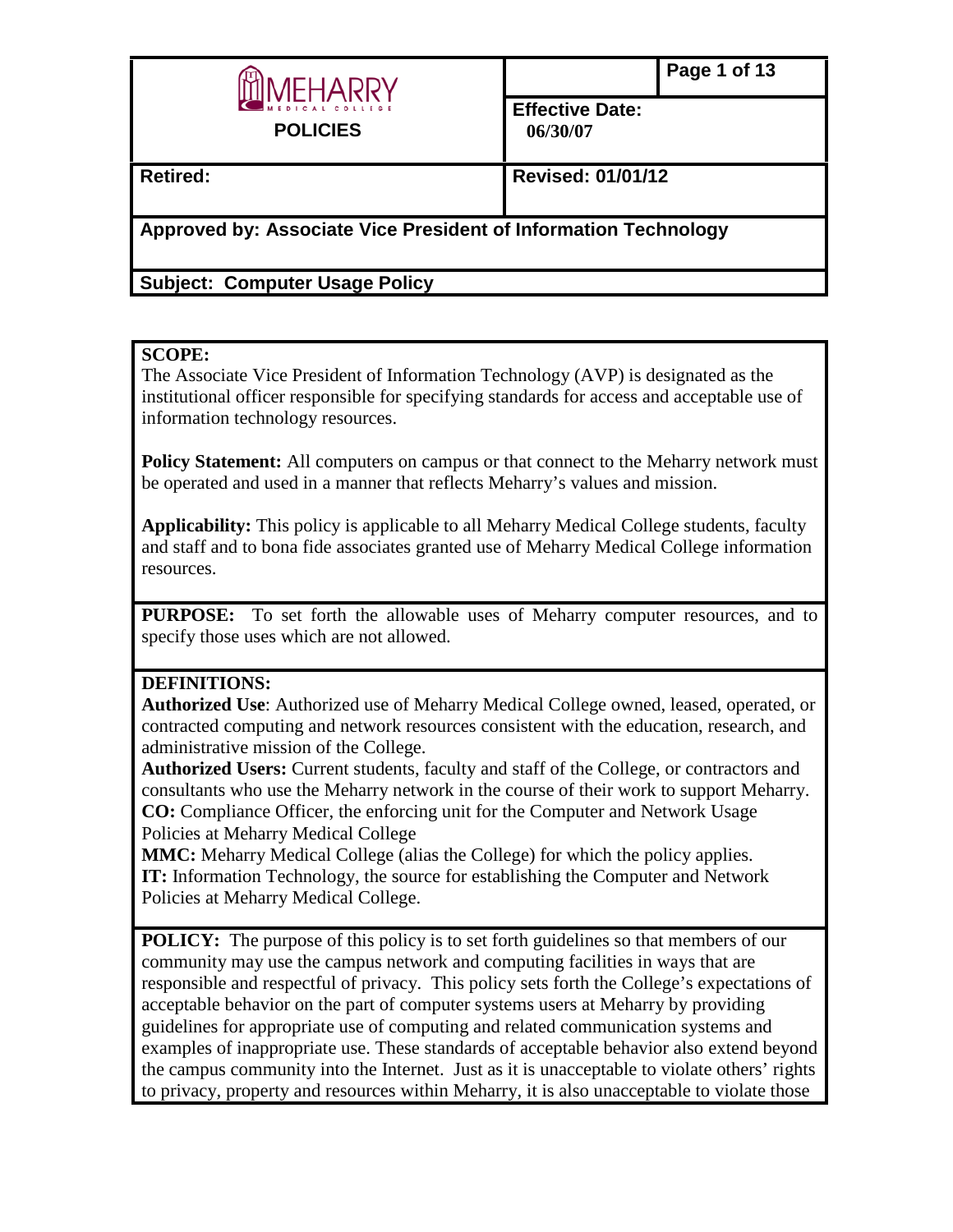

# **Subject: Computer Usage Policy**

rights on systems that are not at Meharry but are accessible through Meharry's connection to the Internet.

This policy applies to all users of Meharry computing systems, including students, faculty and staff, and any other persons granted the use of College computing resources. It applies to the use of all computing facilities owned, leased, operated or contracted by Meharry Medical College. As used in this policy, terms such as "computing," "computing/communications systems," "computing resources," etc., refer to all computers, communication systems, and peripherals, software, telephones and systems with similar functions, which are owned by Meharry, or which utilize Meharry infrastructure such as telephone lines or computer networks.

Although this policy does not attempt to deal specifically with legal issues, computer users are responsible to act in compliance with the law, including any federal, state and local laws governing computer and telecommunications use, as well as all other applicable College policies.

### **Privileges and Responsibilities**

Every member of the Meharry community who uses computing and related communications systems at Meharry, or systems that belong to Meharry or which rely on Meharry's infrastructure has the responsibilities described in this policy. This includes members of the Meharry community who have restricted privileges, such as alumni who may have electronic mail forwarding access, but no access to "login" resources. Individuals with personally-owned computers, but who rely upon the College network to connect those computers (either through an on-campus or remote network connection, such as Ethernet, wireless, web, or VPN) are expected to abide by the policies set forth in this document. Personally-owned computers operating in stand-alone mode or networked through a non-Meharry connection are not covered under this policy, but those users are encouraged to consult the usage policies set forth by their Internet Service Provider.

A fundamental premise of this policy is that anyone sharing computing resources with other individuals should behave as a reasonable, mature and ethical person. The user must recognize that computer systems and networks do not exist in some special rule-free environment; on the contrary, use of computers is a form of communication, and every component of Meharry's computing environment and every piece of information it contains belong to the College, the College community as a whole, or some individual or group within that community.

Access to Meharry's computing resources is contingent upon being a member of the College community and adhering to College and Information Technology policies,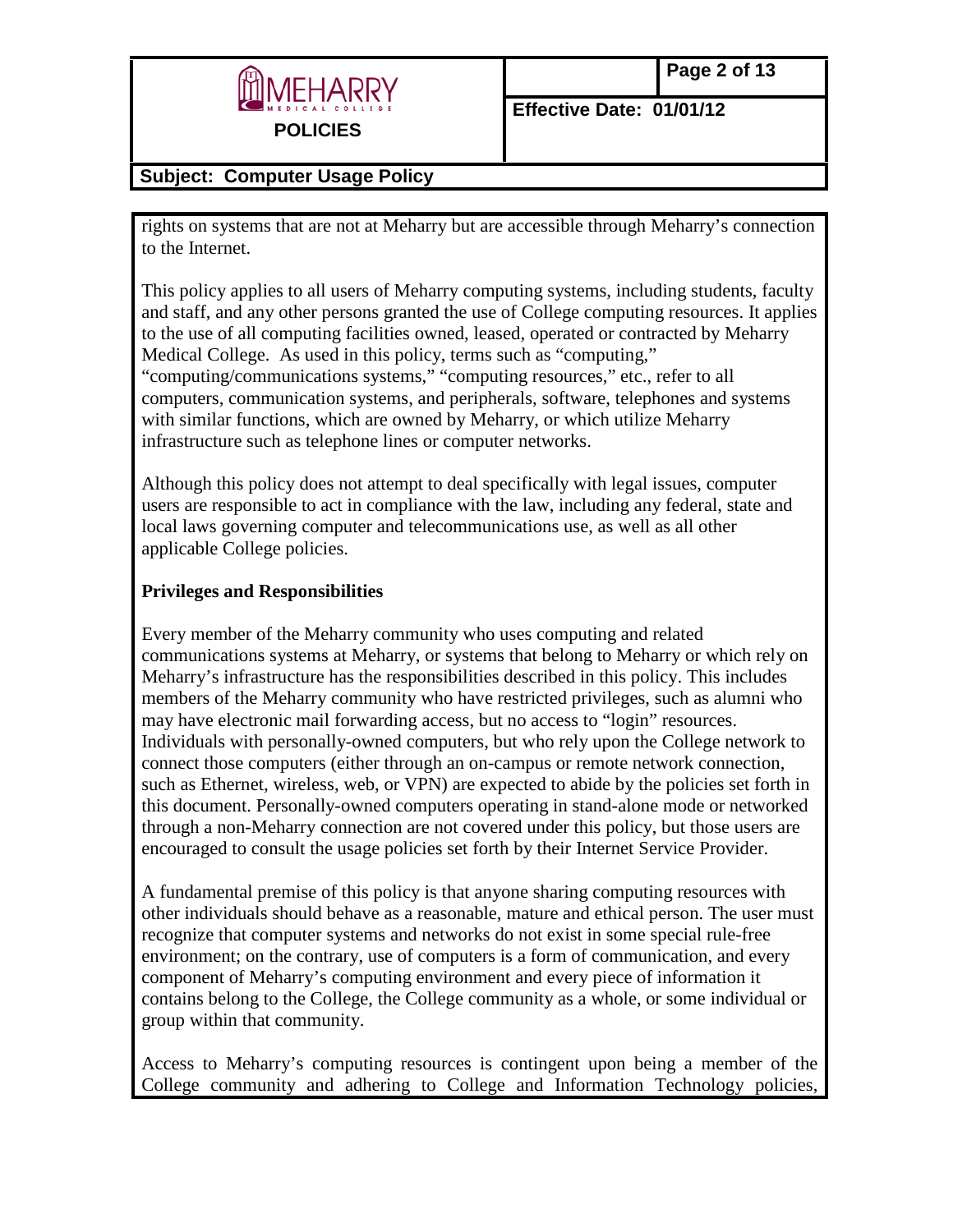

## **Subject: Computer Usage Policy**

guidelines and procedures, including this policy. Misuse may result in the loss of access and/or College disciplinary action. For some users and certain systems, access may be authorized by specific departments, research centers or other organizations affiliated with Meharry. In such cases, any department- or group-specific policies and guidelines must be adhered to when using resources provided by the department or group. This is in addition to College policies and Information Technology guidelines and procedures.

Any user who suspects a violation of the College's computer usage policies, or who has knowledge of potential vulnerabilities or security loopholes in a system or network at Meharry, should immediately notify the IT Department.

#### **Maintain the Security and Confidentiality of your Account**

Users assume personal responsibility for the use made of their computer accounts. This responsibility begins with selecting a secure password, and involves maintaining the confidentiality of that password and changing the password regularly in order to assure the continued security of your account. If you believe that someone has made unauthorized use of your account, you should change your password immediately and report the incident to IT.

Users are expected to follow the following guidelines in managing their passwords:

- All passwords must be at least eight characters long. These characters may be upper or lower case letters, numbers, or some special characters. Spaces are not allowed in passwords.
- The system will require you to change your password every 180 days, but you can change it more frequently if you wish.
- You must use three unique passwords before a password may be reused.

### **Respect for Others' Property and Privacy Rights**

Users are required to respect copyright agreements and intellectual property ownership. Any material that is the work of another, whether explicitly copyrighted or not, should not be distributed by a user without appropriate acknowledgement and/or permission of the creator. Unless permission has been granted by the owner of copyright protected materials, distribution of copyright protected material via the College network or computer systems is prohibited. So while the College has been granted permission by software vendors to distribute certain software packages via the network, it is not generally permissible for individual users to distribute that same software to others via the College network or computer systems. See the sections in this policy on Misuse and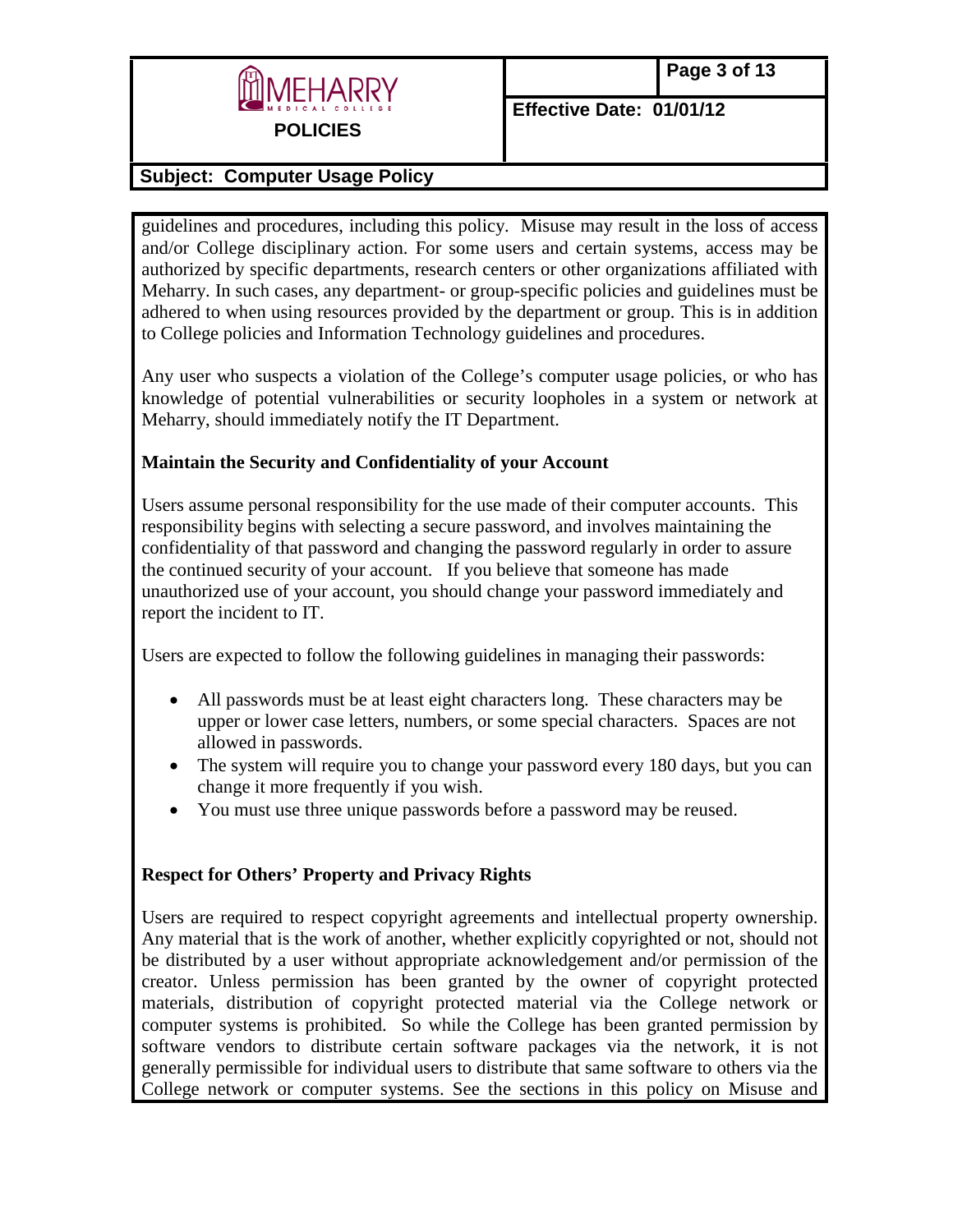

# **Subject: Computer Usage Policy**

### Inappropriate Behavior.

While there may be cases in which property rights to particular programs, data, etc., are ambiguous or in dispute, the user must assume that any information not created by himself or herself belongs to someone else and must respect that person's privacy and property rights to that information. (In certain situations, even information created by the user may not belong to that user but rather to the College or others.) This policy is not intended to limit "fair use" as permitted under the Copyright Act; users having questions about whether a particular use constitutes a "fair use" may consult the General Counsel for advice.

### **Improper/Illegal Communications**

Any communications that would be improper or illegal on any other medium are equally so on the computer: libelous material, obscene messages, harassment, forgery, threats, plagiarism, etc. However, this is not intended to restrict the free expression of ideas. Communication conducted in accordance with the College policy on Free Speech and Assembly and Controversial Speakers and with the statement on Academic Freedom and Responsibility enunciated in the Appointment and Tenure Policy of Meharry Medical College will not be considered a violation of this policy.

#### **Responsible Sharing of Resources**

Where a resource such as memory, CPU time or access to network resources belongs to the whole community collectively, it must be shared. It is unacceptable to make such excessive use of system or network resources that other users cannot obtain access. Examples include excessive use of CPU time during a period of heavy use on a timesharing system, excessive use of disk space on a system that does not limit such utilization, the use of an excessive amount of network bandwidth in an environment of networked computers, and any activity that makes a system unusable or significantly degrades performance for others. A novice user might be unaware that a particular action constitutes "excessive use" but, without doubt, once a system administrator makes him or her aware of the fact that such an action is unreasonable, that user will be held responsible for any further such infractions. If you are unsure whether your needs constitute excessive use, contact the system administrator. Similarly, if you need an unusual amount of disk space, CPU time or other resources, check with the system administrator to find out whether this use can be accommodated, rather than risk interfering with the work of others on the system.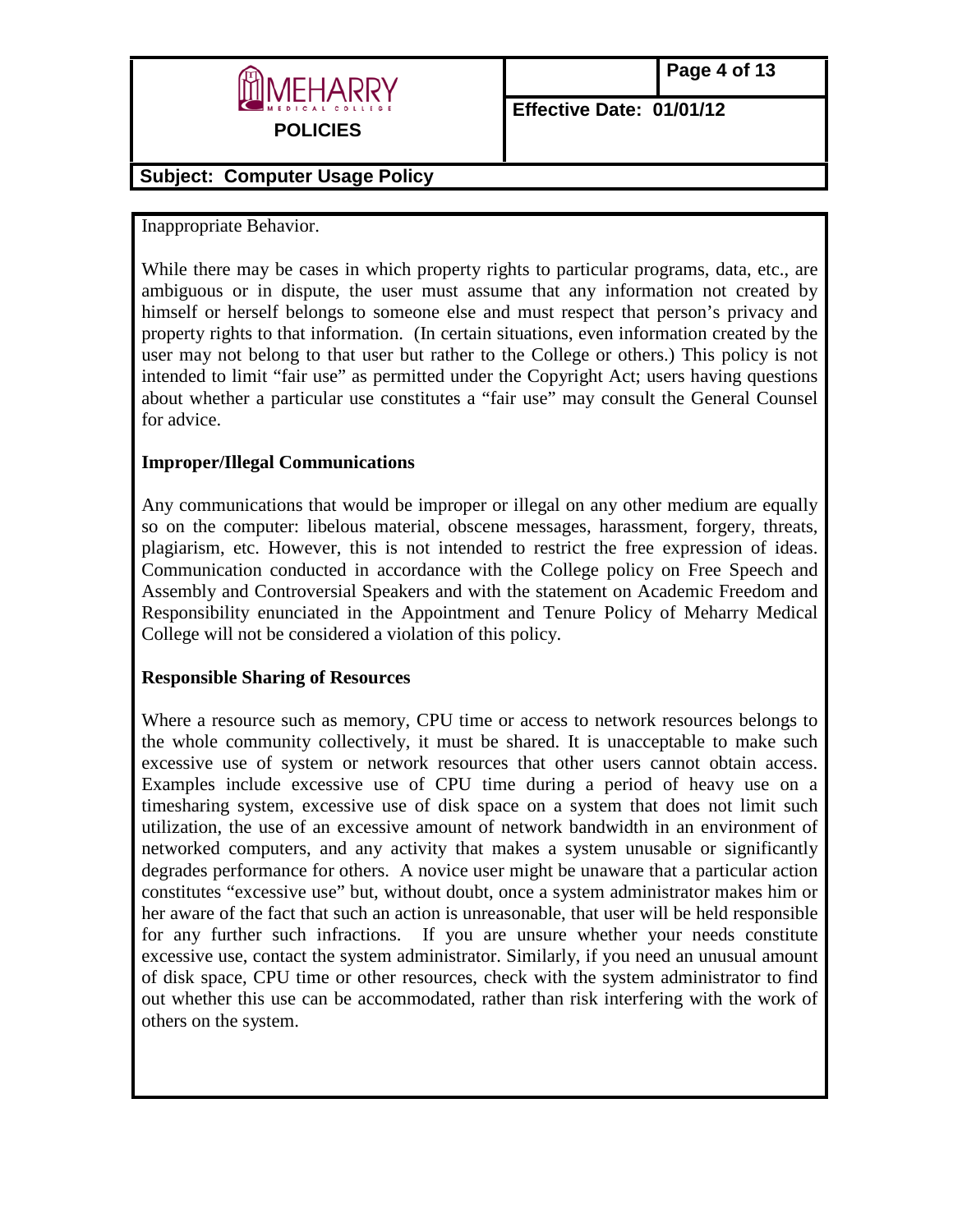

## **Subject: Computer Usage Policy**

#### **Risks of Data Loss and Data Persistence**

Although the College will make efforts to secure the network and College controlled servers from abuse and damage, it cannot guarantee against data loss by a student, faculty, member or staff, either on a College-operated or an individually-owned computer.

Users should know that even those files that they have "deleted" using the appropriate procedures in the application or operating system, may indeed be recoverable if they exist in a system backup file or other persistent form. If the College is asked to recover such data by subpoena, it must cooperate, and data that the user believes to have been destroyed may be recovered in the process.

#### **Personal Use**

While the College makes computer resources available primarily to achieve its goals of education and research and for administrative activities, it realizes the need to encourage the personal use of computing for the convenience of the campus community. Thus, it is reasonable to allow the use of computing resources for computer mail, document preparation, personal or course Web page publication, or other activity that can facilitate convenience or enhance productivity, to the extent that the activity is within the limits described by Responsible Sharing of Resources. Any personal use of computing resources related to operating a personal business or commercial enterprise is prohibited unless permission to do so has been specifically granted by the President or the President's designee.

We do recognize the difficulty of distinguishing whether certain cases of "personal use" are allowable, such as activities that result in personal financial gain (e.g. checking stock prices online), relate to a commercial business (e.g. College-sponsored technology transfer efforts), or support (but do not constitute operating) a personal business (e.g. a student developing a business plan or a faculty member writing a report for a consulting engagement outside the College). In such cases, we rely on individuals to be responsible and judicious in the use of Meharry Medical College's shared computing resources. In particular ensuring:

· Appropriate use of resources (e.g. any such work is completed outside of Meharry time and does not utilize shared resources such as CPU cycles or network bandwidth to a degree that adversely impacts academic or research activities);

· Appropriate use of licenses (e.g. do not use software procured with academic use licenses for commercial applications or development, unless the license explicitly permits such use);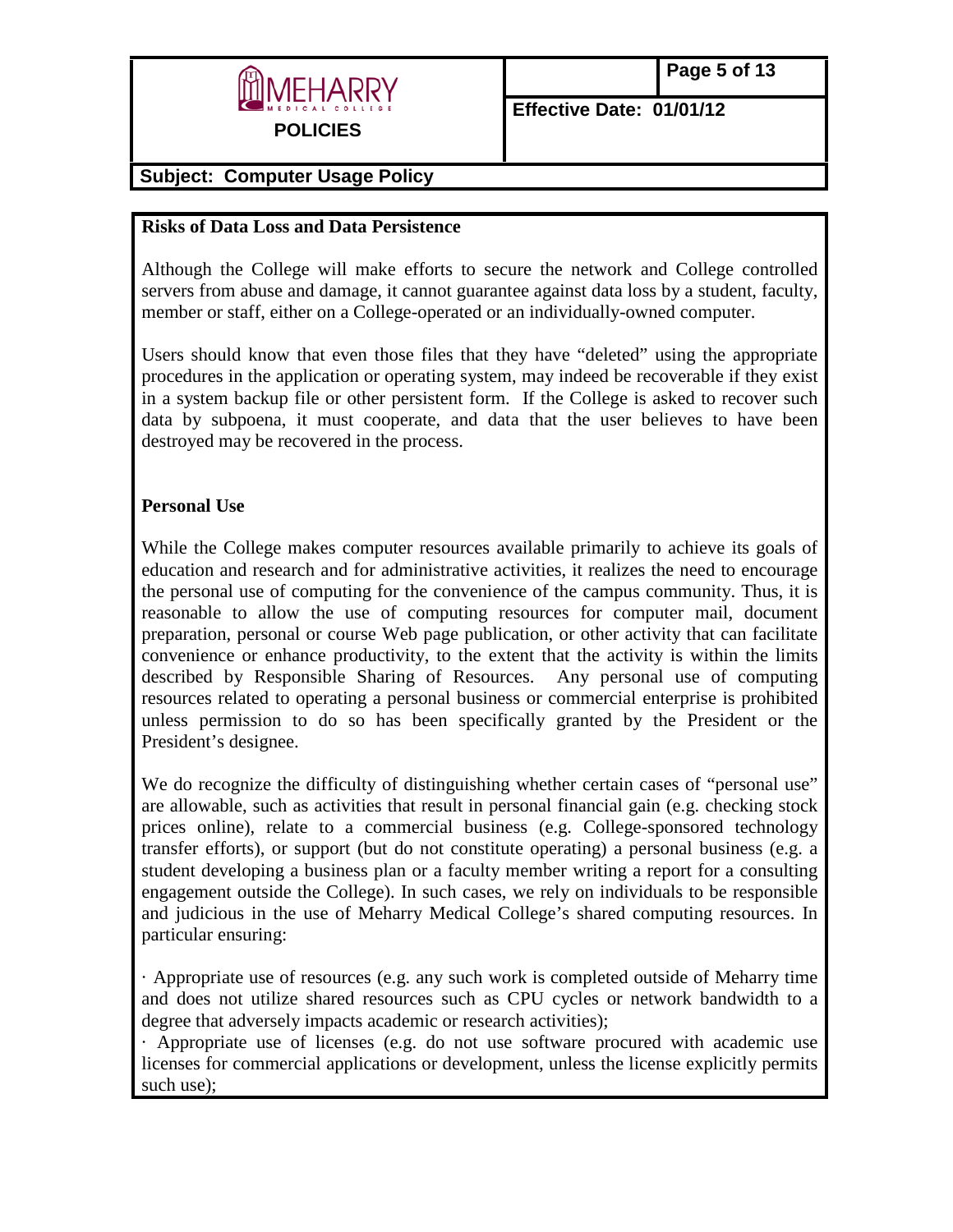

### **Subject: Computer Usage Policy**

· Appropriate marketing (e.g. no creation of ".com" domains within Meharry's "edu" domain, no advertising services and products using Meharry email accounts, and no advertising using web pages on Meharry servers (any server with a .MMC.EDU host name).

In cases of questionable personal use of resources, you may contact the IT Department to determine whether such use is allowable.

We reserve the right to restrict personal use of Meharry systems and networks by an individual or by the community at large, if the use of resources for such activities becomes excessive. If you need unlimited access to computer networks for private or business purposes, you can subscribe to a commercial service.

For information regarding the use of resources to produce intellectual property and profit from the development of such property see Meharry Medical College's Intellectual Property Policy and the Policy on Conflict of Interest/Commitment.

### **Privacy**

The user must presume that the contents of any other users' directory are private unless expressly designated otherwise, just as one would presume that the contents of someone's apartment or office are private. The only exceptions to this rule are: that in some environments, files such as "plan files" may be considered public even if the user has not expressly designated them as such; and that some services such as web pages and anonymous or "guest access" ftp services may be considered to be public, but only for those areas not protected by password and which are "obviously" public. An unprotected account or shared device (such as a shared disk on a networked computer) is not considered to be public unless the name or service expressly indicates that it is. In such cases, any files or other data which would appear to be private in nature, by virtue of the file name or data stored, even if "publicly accessible" should be considered to be private. The user accessing such files has a responsibility to ask the owner of the files or service if the files are intended to be publicly accessible before the user does more than a "cursory glance" sufficient to cause the question.

A user can explicitly grant access to his or her directories, files or to services run from his or her systems. However, users who issue general or vague invitations to browse through their files incur a special obligation to protect any material that they do not wish others to see. Indeed, all users are urged to maintain protection levels on their files consistent with the access they are actually willing to give to other users.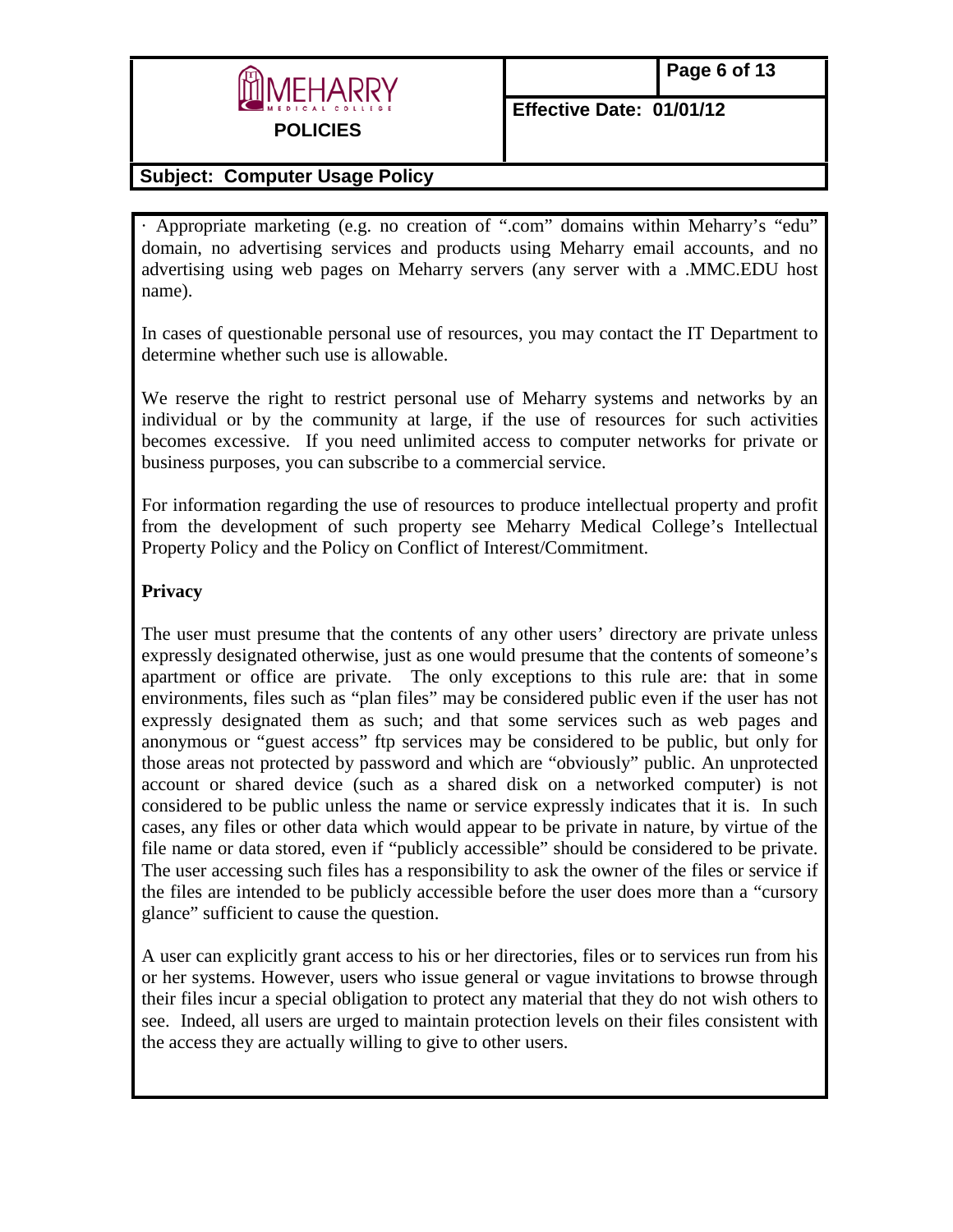

# **Subject: Computer Usage Policy**

### **Access to Faculty Data**

Electronic data on a faculty member's account, whether stored on a computer in the faculty member's office or elsewhere under the proprietary control of that faculty member, may not be examined, i.e., the contents of the data read by a person, without the faculty member's consent, except in cases of emergency or in response to a valid subpoena, search warrant, or order of a court. Posting of data by a faculty member on servers available to the public or to students shall be understood to imply consent, and electronic access given to specific parties by the faculty member will likewise imply consent for those parties to access permitted data. Emergencies may include, for example, but are not limited to, the death, incapacity or disappearance of the faculty member, or the search for and examination of files used for apparently malicious activity in an account which endangers the integrity of shared computers, the network, or other aspects of the Meharry's computing infrastructure.

Only designated individuals are permitted to determine what constitutes an "emergency." Such individuals may be specifically designated, or may be designated by job position/description.

Whenever possible and legally permissible, notification must be given to the faculty member whose data are subject to subpoena, search warrant, or order of court prior to compliance therewith, and, whenever possible and legally permissible, sufficient time must be allowed, before intrusion, to allow the faculty member to file a motion to quash. Information obtained from an examination warranted by an emergency cannot be used as evidence in Meharry sanctions of any faculty member, and cannot be released to the public, or to the College community or to public officials, except as such releases are essential to resolution of the emergency, or constitute evidence of a crime, concealment of which would obstruct justice, and in the latter case release may only be to appropriate law enforcement officials. Any intrusion by an employee of the College into a faculty member's electronic data must be reported to the faculty member as soon as possible, and within five days of the event in writing to the faculty member, if possible.

For purposes of this section, the term "faculty" shall mean any person who is a member of the Faculty Senate.

#### **Access to Staff Data**

Electronic data in a staff member's account, whether stored on a computer in the staff member's office or elsewhere under the proprietary control of that staff member, may not be examined, i.e., the contents of the data read by a person, without the staff member's consent, except in cases of emergency, in response to a valid subpoena, search warrant,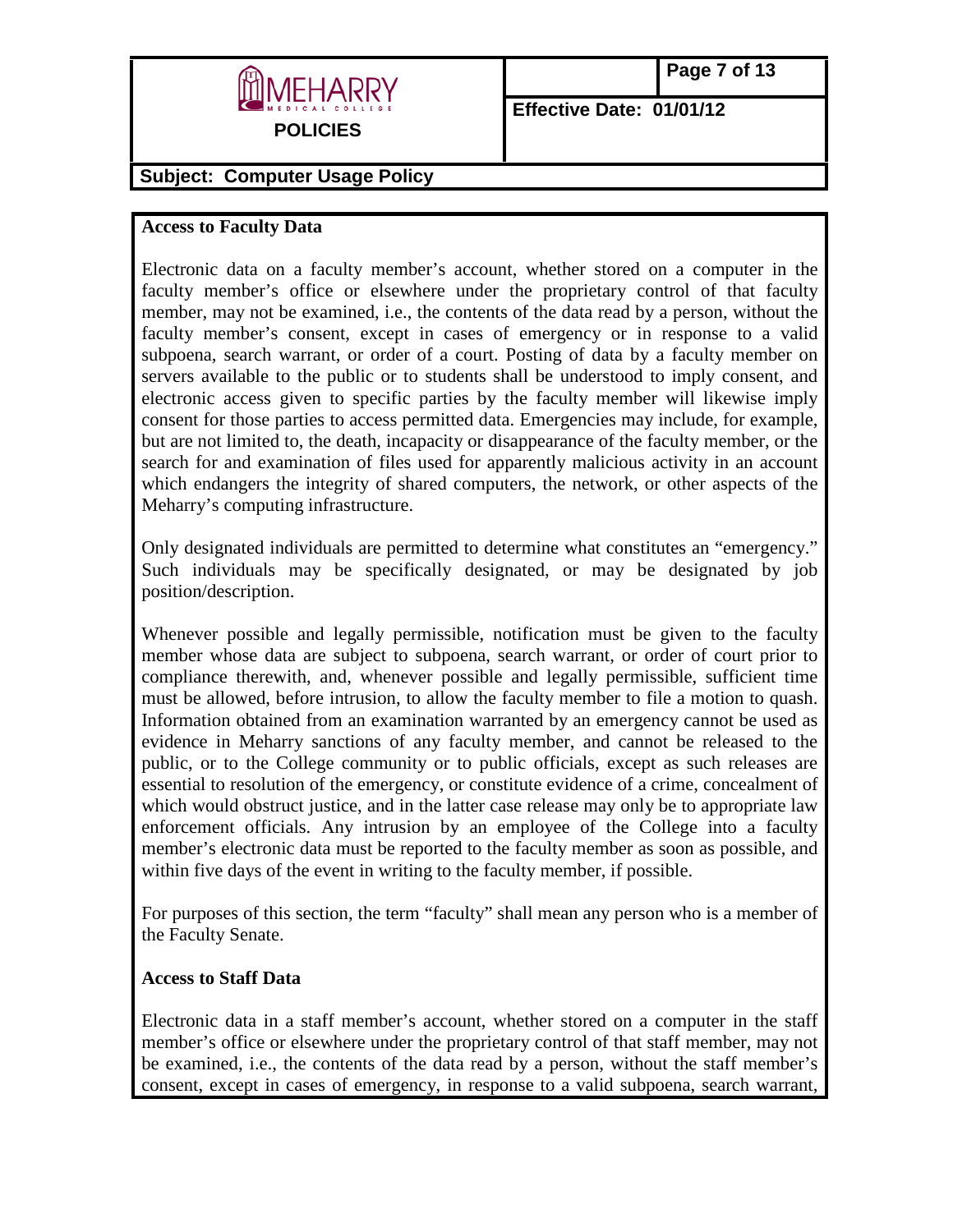

# **Subject: Computer Usage Policy**

order of a court, or by specific request by the staff members' supervisor for the purpose of accessing work-related electronic data. Posting of data by a staff member on servers available to the public or to members of the Meharry community shall be understood to imply consent, and electronic access given to specific parties by the staff member will likewise imply consent for those parties to access permitted data. Emergencies may include, for example, but are not limited to, the death, incapacity or disappearance of the staff member, or the search for and examination of files used for apparently malicious activity in an account which endangers the integrity of shared computers, the network, or other aspects of the College's computing infrastructure.

Only specifically designated individuals are permitted to determine what passes for an "emergency." Such individuals may be specifically designated, or may be designated by job position/description. All assignments for individuals or positions will be done by the President or by a designate of the President.

Whenever possible and legally permissible, notification must be given to the staff member whose data are subject to subpoena, search warrant, or order of court prior to compliance therewith. Information obtained from an examination warranted by an emergency will not be released to the public, or to the Meharry community or to public officials, except as such releases are essential to resolution of the emergency, or constitute evidence of a crime concealment of which would obstruct justice, and in the latter case release may only be to appropriate law enforcement officials. Any such findings may be reported to the staff member's supervisor, department head, or to Human Resources for appropriate investigation and action. Any intrusion by an employee of the College into a staff member's electronic data must be reported to the staff member as soon as possible, and within five days of the event via electronic mail unless prohibited by order of court, or due to a continuance of an ongoing investigation by the College. Violation of any aspect of this policy is a sanctionable offense.

When possible, staff members will be informed about the issuance of court orders, or other intrusions into their electronic data. In cases where a staff member believes that electronic data in their account has been inappropriately accessed by another staff member, the incident should be reported to Human Resources.

#### **Access to Student Data**

Electronic data stored in a student account, whether stored on a computer in the student's residence or elsewhere under the proprietary control of that student, may not be examined, i.e., the contents of the data read by a person, without the student's consent, except in cases of emergency or in response to a valid subpoena, search warrant, order of a court, or by order of the Office of the Dean of Student Affairs. Posting of data by a student on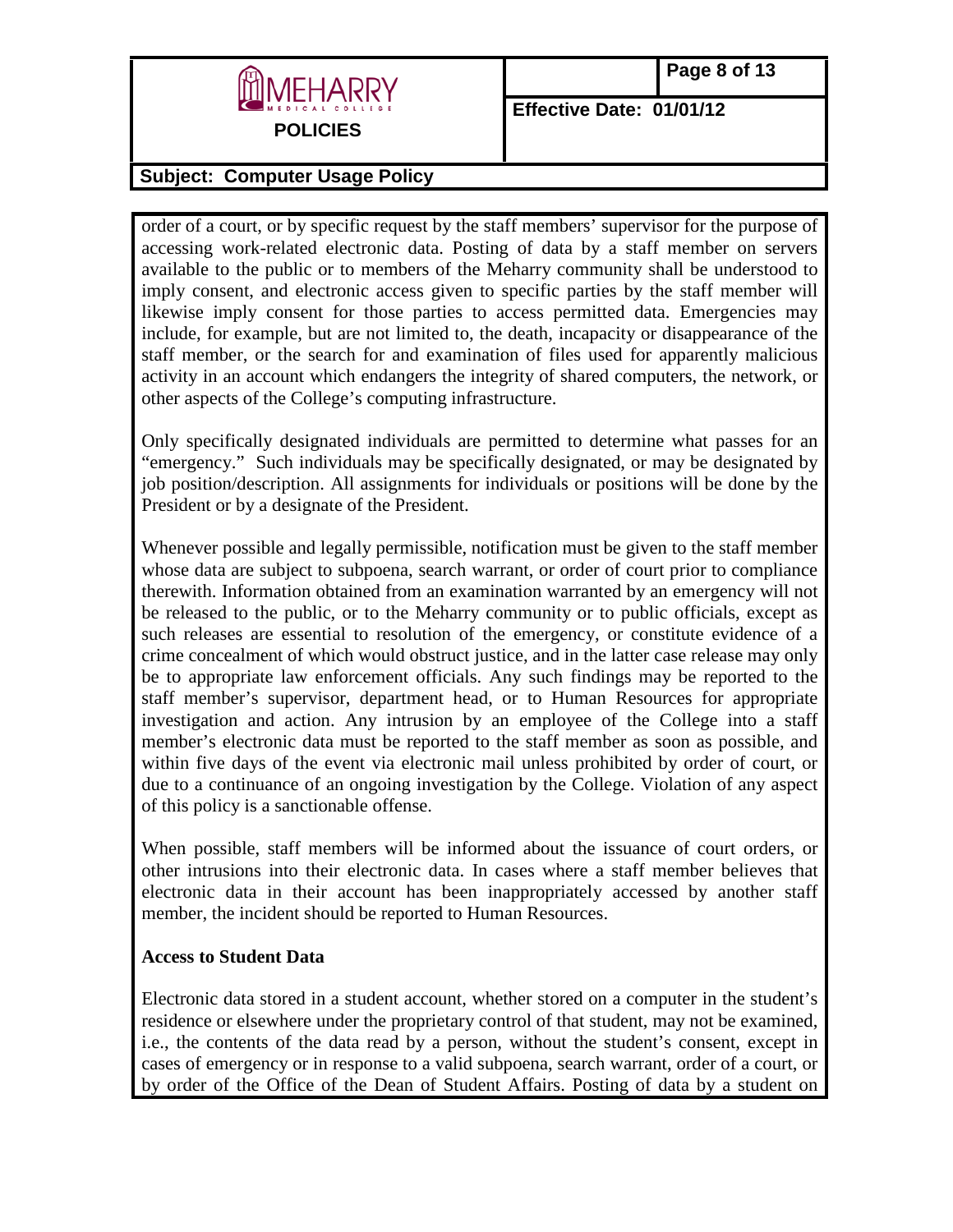

# **Subject: Computer Usage Policy**

servers available to the public shall be understood to imply consent, and electronic access given to specific parties by the student will likewise imply consent for those parties to access permitted data. Emergencies may include, for example, but are not limited to, the death, incapacity or disappearance of the student, or the search for and examination of files used for apparently malicious activity in an account which endangers the integrity of shared computers, the network, or other aspects of the College's computing infrastructure.

Only specifically designated individuals are permitted to determine what constitutes an "emergency". Such individuals may be specifically designated, or may be designated by job position/description. All assignments for individuals or positions will be done by the President or by a designate of the President.

Whenever possible and legally permissible, notification must be given to the student whose data are subject to subpoena, search warrant, or order of court prior to compliance therewith. Information obtained from an examination warranted by an emergency will not be released to the public, or to the College community or to public officials, except as such releases are essential to resolution of the emergency, or constitute evidence of a crime of concealment which would obstruct justice, and in the latter case release may only be to appropriate law enforcement officials. Any findings of potential wrongdoing unrelated to the original intent of the search, must be reported to the Office of the Dean of Student Affairs for appropriate investigation and action. Any intrusion by an employee of the College into a student's electronic data must be reported to the student as soon as possible, and within five days of the event via electronic mail to the student, if possible, unless prohibited by an order of the court or because of an ongoing investigation conducted by the College. Violation of any aspect of this policy is a sanctionable offense.

When possible, students will be informed about the issuance of court orders, or other intrusions into their electronic data, including the purpose of the search. In cases where a student believes that electronic data in their account has been inappropriately accessed by a staff member, the incident should be reported to Office of the Dean of Student Affairs.

Note: Removable media such as floppy disks, zip drives, flash drives, or CDs in a faculty or staff office, or in a residence hall are not subject to search by IT, though IT will assist authorized law enforcement agencies or authorities to read data after they are obtained, at the agencies' or authorities' request.

### **Protecting Confidential Information**

Users who maintain confidential information, such as records relating to employees, patients or students, are responsible for following privacy-related policies and laws.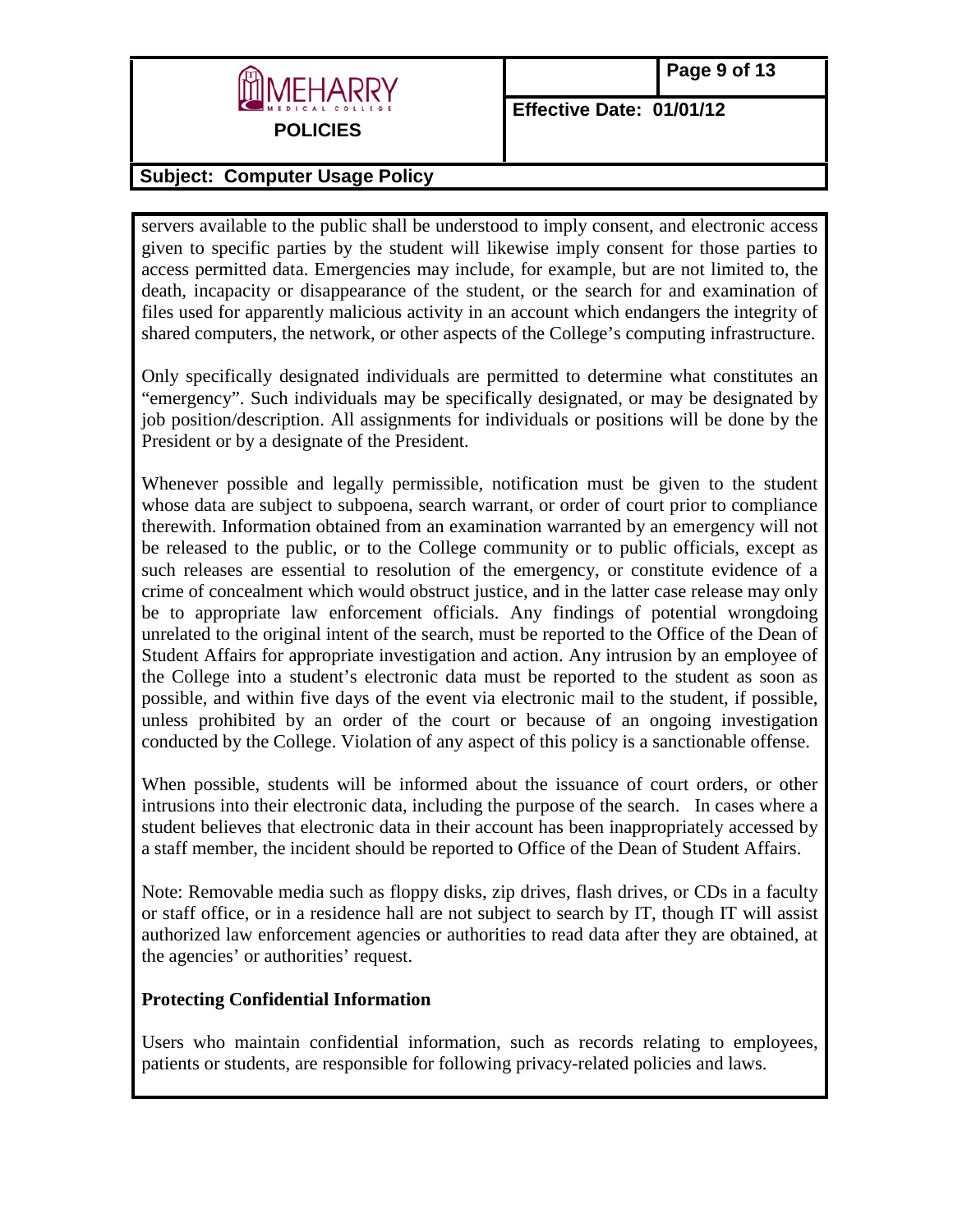

# **Subject: Computer Usage Policy**

Portable devices such as laptop computers, PDAs, smart phones, and flash drives must not be used to store confidential information unless such information is protected by an approved method of encryption.

# **Protecting Personal Information**

As is described throughout this policy, data transmitted across the Meharry network or stored on Meharry systems may be accessed by others as a result of misuse by an individual, as an incidental result of the routine operation of the network and systems, or in response to a court subpoena or Meharry investigation into suspected or alleged misuse. While complete privacy of personal data may not be possible, users who wish to ensure a higher degree of privacy for their data are encouraged to use encryption, PGP security, or other techniques to reduce the risk that others may access their data. For more information on these techniques, see various newsgroups (e.g. comp.security.pgp) or web references (e.g. comp.security.pgp FAQ).

# **Misuse and Inappropriate Behavior**

The following activities are expressly prohibited at Meharry:

· Using a computer system without proper authorization granted through the College or department management structure. Some activities such as "port scanning" are not expressly prohibited. However, if the target of such scanning requests that an individual or system stop performing such actions, the person or system performing the scans must stop scanning the target machine unless the scans are being carried out by a system administrator who has the authority and responsibility over the machine(s) being scanned or for the network being used.

· Concealing your identity, or assuming the identity of another (e.g., by sending forged electronic mail). Note that some forms of electronic communication, such as browsing Web pages, passively "identify" users. Keeping your identity private either by not setting an identity in your browser in order to protect yourself from being put onto mailing lists is not a violation of this policy.

· Sharing your password or account, with the specific exception of staff or faculty members allowing their support personnel to access their accounts in order to provide services appropriate to their job functions. Note that some policies for the accessing of specific systems or data (see Data and Computer Security, Confidentiality of Administrative Data) explicitly forbid the sharing of passwords used to access them, and that such restrictions for those specific systems override this policy.

· Using another person's computer account, user ID, files, or data without appropriate permission, as described in the previous bullet (e.g. using an account found "logged in" on a lab machine).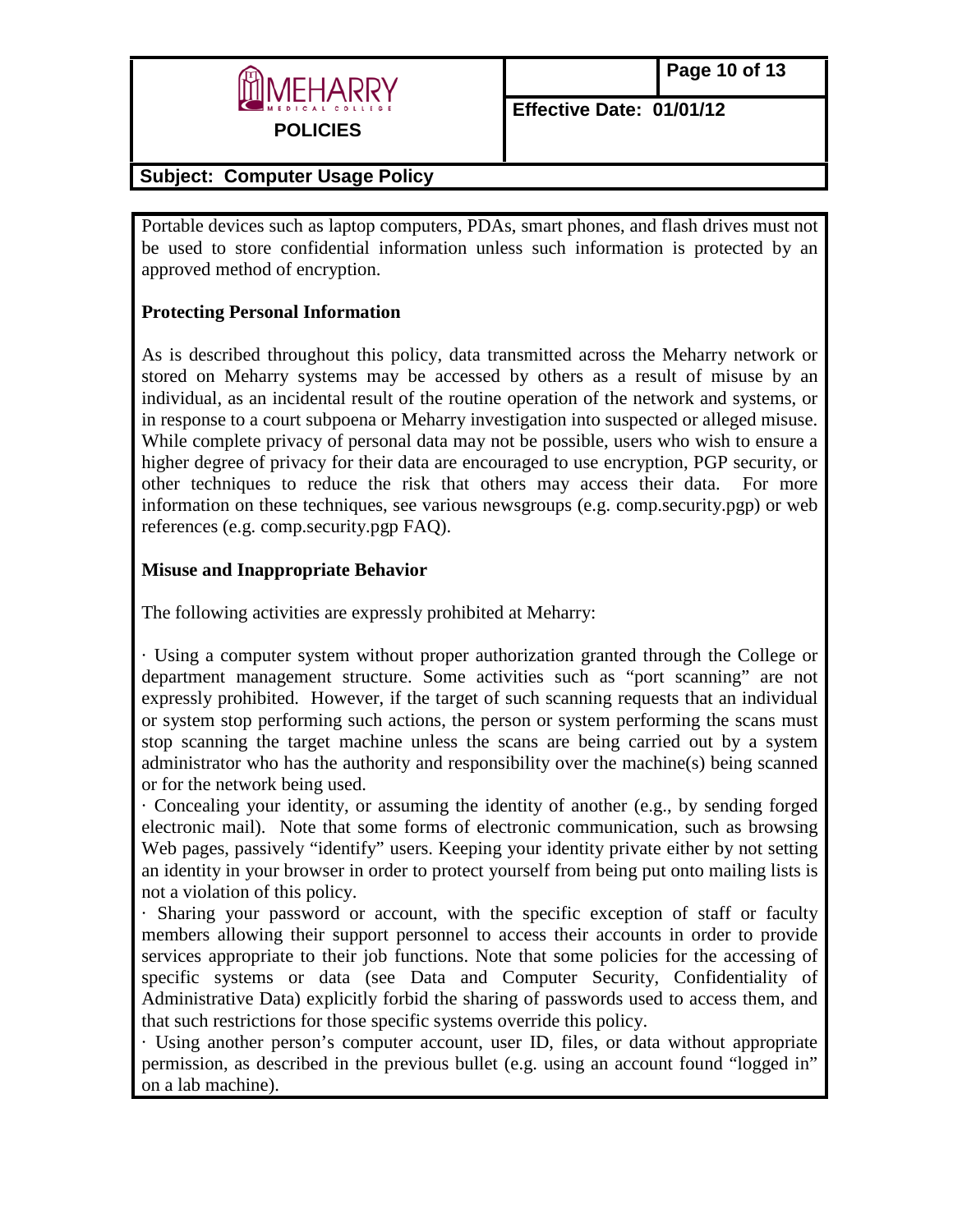

### **Subject: Computer Usage Policy**

· Deleting or tampering with another user's files or with information stored by another user on any information-bearing medium (disk, tape, memory, etc.). Even if the user's files are unprotected, with the exception of files obviously intended for public reading, such as Web pages, it is improper for another user to read them unless the owner has given permission (e.g. in an announcement in class or on a computer bulletin board).

· Attempting to "crack" or guess other users' passwords. System administrators or those specifically designated by the administrator or owner of a system may attempt to crack passwords in order to test and enhance the security of the system. In cases where an individual or department "owns" machines which use password files controlled by another organization (e.g. a vendor), the owner may not attempt to crack passwords without explicit permission by the owners of the password database.

· Obtaining passwords by other means, such as password capturing programs.

· Attempting to circumvent system security (e.g. breaking into a system or using programs to obtain "root" access), without the explicit permission of the owner of that system.

. Attempting to hide or conceal activity and usage of any device used on the Meharry Medical College Network by performing and/or using hacking software and techniques.

· Denying appropriate access to resources to other users (e.g. "ping flooding" another system, sending "mail bombs," or modifying a login file in order to cause a user to not be able to log in).

· Releasing programs such as viruses, Trojan horses, worms, etc., that disrupt other users, damage software or hardware, disrupt network performance, or replicate themselves for malicious purpose.

· Sending commercial solicitations via electronic mail (i.e. spamming) to individuals or to newsgroups or mailing lists where such advertising is not part of the purpose of the group or list.

· Any "mass mailing" which is solicitous in nature, unless the mailing is in the conduct of Meharry business. This includes chain letters.

· Reselling of services based on the Meharry network, such as web hosting, mailing services or the selling of shell accounts.

· Running a proxy server which results in inappropriate or unauthorized access to Meharry materials to non-Meharry members.

· Advertising commercial businesses or ventures on Web pages hosted by Meharry, unless prior authorization has been granted.

· Using mail messages to harass or intimidate another person (such as by repeatedly sending unwanted mail or broadcasting unsolicited mail).

· Violations of any local, state or federal laws, such as the distribution of copyrightprotected materials (e.g. the distribution of commercial software, music or films in electronic format without appropriate permissions by the owner, even if the user distributing the materials notifies others of their copyright status).

· Tampering with, willful destruction of or theft of any computer equipment, whether it belongs to the College or to an individual. Tampering includes any deliberate effort to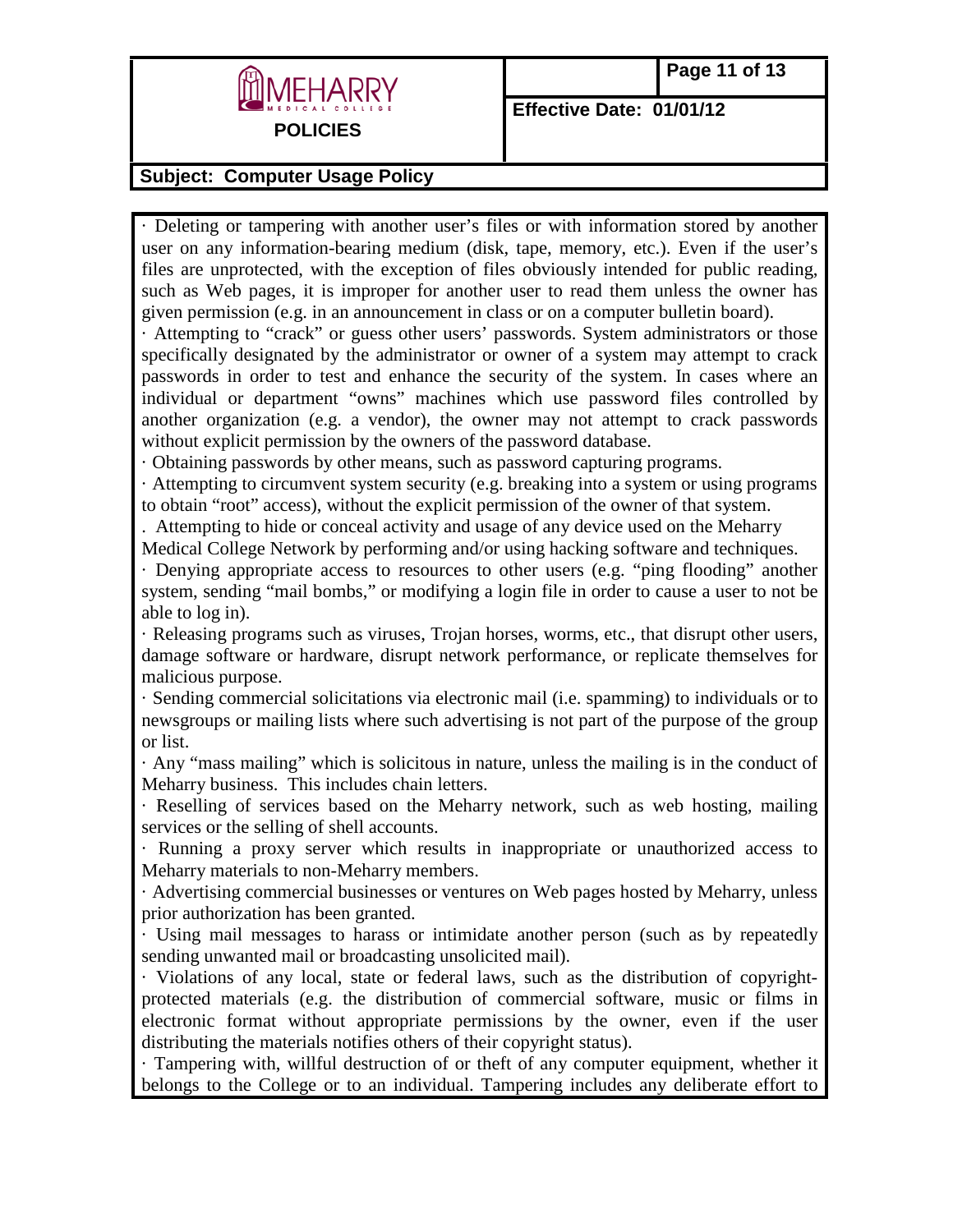

**Subject: Computer Usage Policy** 

degrade or halt a system, to tie up a system or to compromise the system/network performance. Willful destruction includes any deliberate disabling or damaging of computer systems, peripheral equipment such as scanners or printers, or other facilities or equipment including the network, and any deliberate destruction or impairment of software or other users' files or data.

· The unauthorized removal of the College's or another's computing equipment, which constitutes theft.

This list should not be considered to be complete or exhaustive. It should, however, serve as a set of examples of obviously inappropriate behaviors. If you are in doubt about the appropriateness of something that you want to do, contact the IT Department before you act.

### **Restrictions of Privileges during Investigations**

During the course of an investigation of alleged inappropriate or unauthorized use, it may be necessary to temporarily suspend a user's network or computing privileges, but only after determining there is at least a prima facie case against the individual, as well as a risk to the College or its computing resources if privileges are not revoked. In these cases, it is important to recognize that the restriction of network or computing privileges is intended to protect the system rather than to punish the individual. For example, if a computer account has been used to launch an attack on another system, that account will be rendered inactive until the investigation is complete. This is a necessary action taken to prevent further misuse and does not presume that the account holder initiated the misuse. Unsubstantiated reports of abuse will not result in the suspension of accounts or network access unless sufficient evidence is provided to show that inappropriate activity occurred. For example, if someone reports that their computer was "attacked" by a Meharry system, the burden will be upon the complainant to provide sufficient data logs or other evidence to show that the incident did indeed at least appear to be an attack.

### **Adverse Impact on Shared Systems**

The College reserves the right to discontinue communication with external systems that are known to harbor spammers or account crackers, despite the fact that this may restrict certain acceptable communications. When deemed necessary, this action will be taken to protect the security and safety of our systems. Similarly, there may be cases where a particular service or activity on a given College system will, by the very nature of its legitimate operation, tend to generate attacks from other Internet sites. If these attacks are frequent and severe enough to cause service interruptions for larger parts of the campus community, it may be necessary to temporarily or permanently remove these systems from the campus network. In cases where such an action is deemed necessary, network